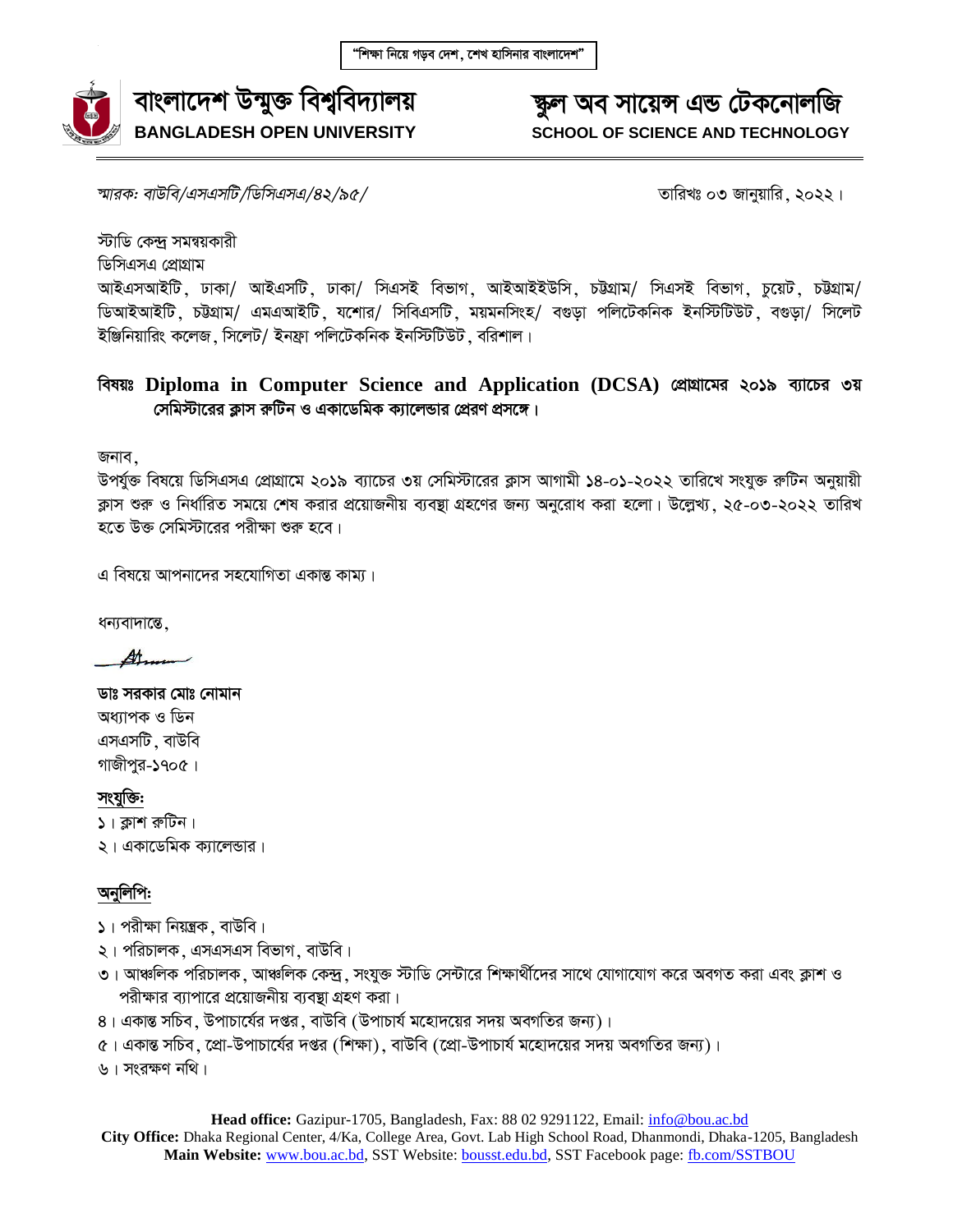#### **Class Routine for Diploma in Computer Science and Application (DCSA) 3rd Semester (2019 Batch) (January - March 2022) Date of Commencement: 14 Jan 2022**

| <b>Class Hour</b> |                  | <b>Theoretical</b> | <b>Practical</b> |                 | <b>Theoretical</b> | <b>Practical</b> |
|-------------------|------------------|--------------------|------------------|-----------------|--------------------|------------------|
| <b>Date</b>       | $9.00 - 10.00$   | $10.05 - 11.05$    | $11.10 - 12.10$  | $12.10 - 14.00$ | $14.00 - 15.00$    | $15.00 - 16.00$  |
| 14-01-2022        | <b>DCSA 3302</b> | <b>DCSA 3301</b>   | <b>DCSA 3301</b> |                 | <b>DCSA 3303</b>   | <b>DCSA 3303</b> |
| 21-01-2022        | <b>DCSA 3302</b> | <b>DCSA 3301</b>   | <b>DCSA 3301</b> |                 | <b>DCSA 3303</b>   | <b>DCSA 3303</b> |
| 28-01-2022        | <b>DCSA 3302</b> | <b>DCSA 3301</b>   | <b>DCSA 3301</b> | Prayer          | <b>DCSA 3303</b>   | <b>DCSA 3303</b> |
| 04-02-2022        | <b>DCSA 3302</b> | <b>DCSA 3301</b>   | <b>DCSA 3301</b> |                 | <b>DCSA 3303</b>   | <b>DCSA 3303</b> |
| 11-02-2022        | <b>DCSA 3302</b> | <b>DCSA 3301</b>   | <b>DCSA 3301</b> | pure            | <b>DCSA 3303</b>   | <b>DCSA 3303</b> |
| 18-02-2022        | <b>DCSA 3302</b> | <b>DCSA 3301</b>   | <b>DCSA 3302</b> | Lunch           | <b>DCSA 3303</b>   | <b>DCSA 3303</b> |
| 25-02-2022        | <b>DCSA 3302</b> | <b>DCSA 3301</b>   | <b>DCSA 3302</b> |                 | <b>DCSA 3303</b>   | <b>DCSA 3303</b> |
| 04-03-2022        | <b>DCSA 3302</b> | <b>DCSA 3301</b>   | <b>DCSA 3302</b> | <b>Break</b>    | <b>DCSA 3303</b>   | <b>DCSA 3303</b> |
| 11-03-2022        | <b>DCSA 3302</b> | <b>DCSA 3303</b>   | <b>DCSA 3302</b> |                 | <b>DCSA 3301</b>   | <b>DCSA 3301</b> |
| 18-03-2022        | <b>DCSA 3302</b> | <b>DCSA 3303</b>   | <b>DCSA 3302</b> |                 | <b>DCSA 3301</b>   | <b>DCSA 3301</b> |

**\* For any changes in this schedule, concerned coordinator is requested to inform the students as well as the Dean, School of Science and Technology, BOU in advance.**

|                    | <b>Course Title</b>           | <b>Number of Class</b> |                  |
|--------------------|-------------------------------|------------------------|------------------|
| <b>Course Code</b> |                               | <b>Theoretical</b>     | <b>Practical</b> |
| <b>DCSA 3301</b>   | <b>Graphics Design</b>        |                        |                  |
| <b>DCSA 3302</b>   | Microcomputer Troubleshooting | 10                     |                  |
| <b>DCSA 3303</b>   | <b>Computer Networks</b>      | 10                     |                  |

**Dean School of Science and Technology Bangladesh Open University Gazipur-1705**

**\_\_\_\_\_\_\_\_\_\_\_\_\_\_\_\_\_\_\_\_\_\_\_\_**

Anna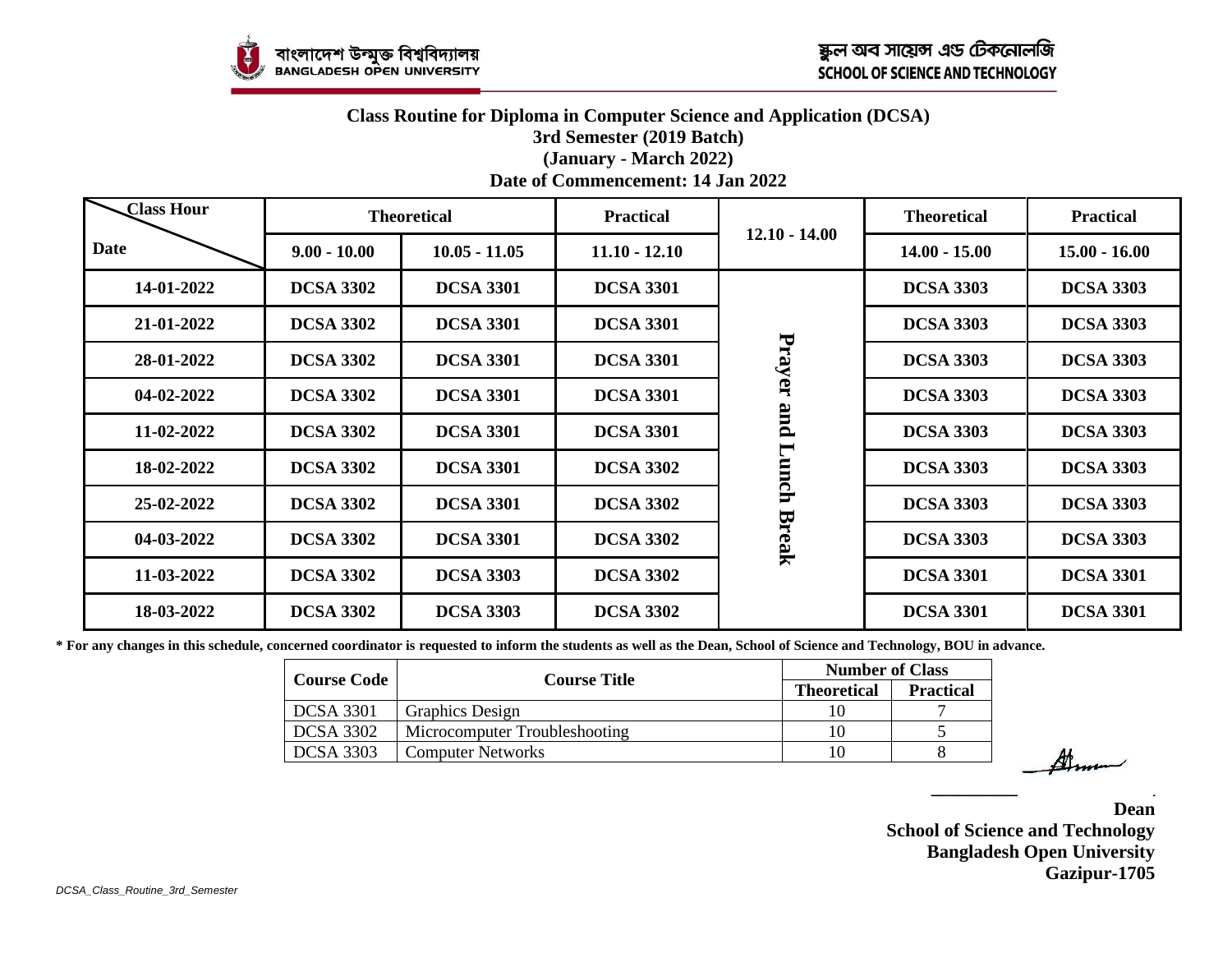

#### **Diploma in Computer Science and Application (DCSA) Program Academic Calendar**

#### **3rd Semester (2019 Batch) (January - April 2022) Date of Commencement: 14 January, 2022**

| Event                                                  | Date                     |
|--------------------------------------------------------|--------------------------|
| Third semester class begins                            | Friday, 14 January 2022  |
| Last date for submission TMA-1 (for all courses)       | Friday, 18 February 2022 |
| Last date for submission TMA-2 (for all courses)       | Friday, 18 March 2022    |
| Third semester class ends                              | Friday, 18 March 2022    |
| Third semester examination begins (theory) (Tentative) | Friday, 25 March 2022    |
| Third semester examination ends (theory) (Tentative)   | Friday, 08 April 2022    |
| <b>Practical examination begins (Tentative)</b>        | Friday, 15 April 2022    |
| <b>Practical examination ends (Tentative)</b>          | Saturday, 16 April 2022  |

Atron

**\_\_\_\_\_\_\_\_\_\_\_\_\_\_\_\_\_\_\_\_\_\_\_\_**

**Dean School of Science and Technology Bangladesh Open University Gazipur-1705**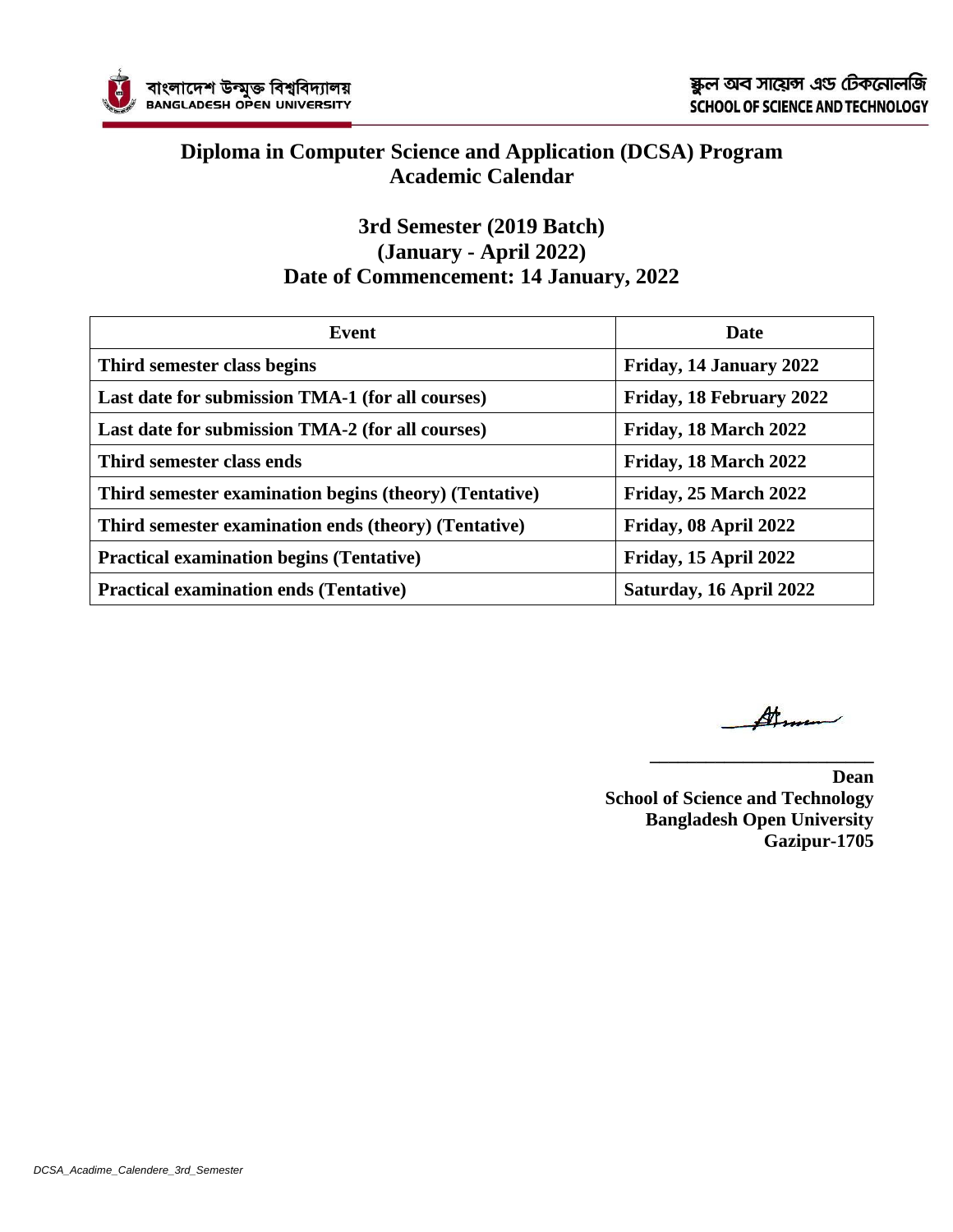### **Bangladesh Open University**

**School of Science and Technology Diploma in Computer Science and Application (DCSA) Third Semester List of the Practical**

Lab work: 10 Record book: 5 Viva-voce: 5 Total marks: 20

#### **Course: Graphics Design (DCSA 3301)**

#### **Practical 1: Working with Pictures**

- a) Working with Photographs
- b) Changing the Size and Shape of Scanned Images
- c) Image Enhancement
- d) Placing Photographs and Adding Captions

#### **Practical 2: Working with Adobe Photoshop**

- a) Installation and Introducing the components of Adobe Photoshop
- b) Creating new document in Adobe Photoshop
- c) Image Color in Adobe Photoshop
- d) Working with Color and Channels
- e) Working with Image Channels and Palettes

#### **Practical 3: Image Painting, Editing and Layers in Adobe Photoshop**

- a) Painting Tools
- b) Image Editing and Editing Tools
- c) Smudge, Sharpen, Lightened and Patch Tools

#### **Practical 4: Layers, Filters, Colors and Projects in Adobe Photoshop**

- a) Working with Layers
- b) Working with Filters
- c) Working with Color Mapping Tools
- d) Working with Color Adjusting and Color Adjusting Tools

#### **Practical 5: Create a Simple Project on Adobe Photoshop**

#### **Practical 6: Working with Adobe Illustrator**

- a) Introducing to Adobe Illustrator
- b) Working with Basic Tools
- c) Working with Drawing Objects
- d) Working with Selection Tools
- e) Managing Shapes in Adobe Illustrator

#### **Practical 7: Colors, Paths, Artworks, Type and Projects in Adobe Illustrator**

- a) Working with Colors in Adobe Illustrator
- b) Creating and Manipulating Paths
- c) Working with Layers and Artwork
- d) Use Type in Adobe Illustrator
- e) A Simple Project on Adobe Illustrator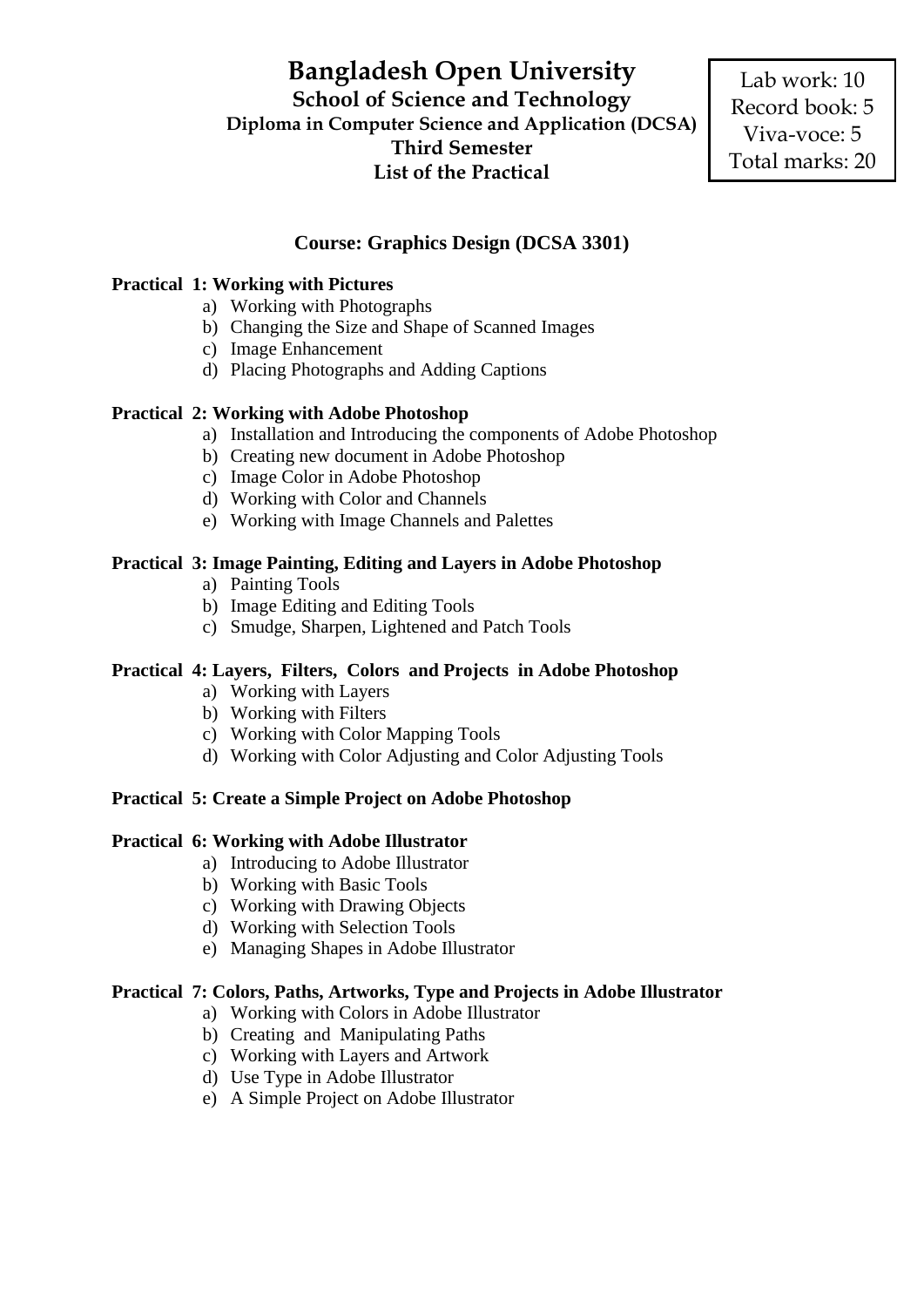#### **Course : Microcomputer Troubleshooting (DCSA 3302)**

#### **Practical 1:**

- (a) Identify all peripheral devices of a PC and know their operations.
- (b) Identifying and learn about external ports and interfacing of a pc (Parallel port, Serial port, VGA Port, PS/2 Port, USB Port, Ethernet Port, Game Port).
- (c) Identify the important constituent components of a Motherboard (RAM slots, IDE controller, PCI slot, CMOS battery, AGP slot, PCI slot, CPU slot, Power supply plug in, CPU, SMPS, CPU heat Sink and fan, RAM, HDD, CD-ROM Drive, Graphics card, LAN card).

#### **Practical 2:**

(a) Assembling a personal computer

#### **Practical 3:**

- (a) Partitioning and formatting Hard disks.
- (b) Install Microsoft Windows (XP, 7 or 8) operating system.

#### **Practical 4 :**

- (a) Install MS-Office.
- (b) Install and use different anti-virus software.
- (c) Understanding control panel settings of windows operating system (Accessibility Options, Add New Hardware, Add / Remove Software, Network, Printer, System).

#### **Practical 5 :**

- (a) Study on different network media (Coaxial cable, Twisted Pair Cable, Fiber Optic Cable).
- (b) Connect a RJ-45 connector to a CAT5 cable (both Straight-through and cross-over).
- (c) Study on NIC, Repeater, Hub, Bridge, Switch and Router.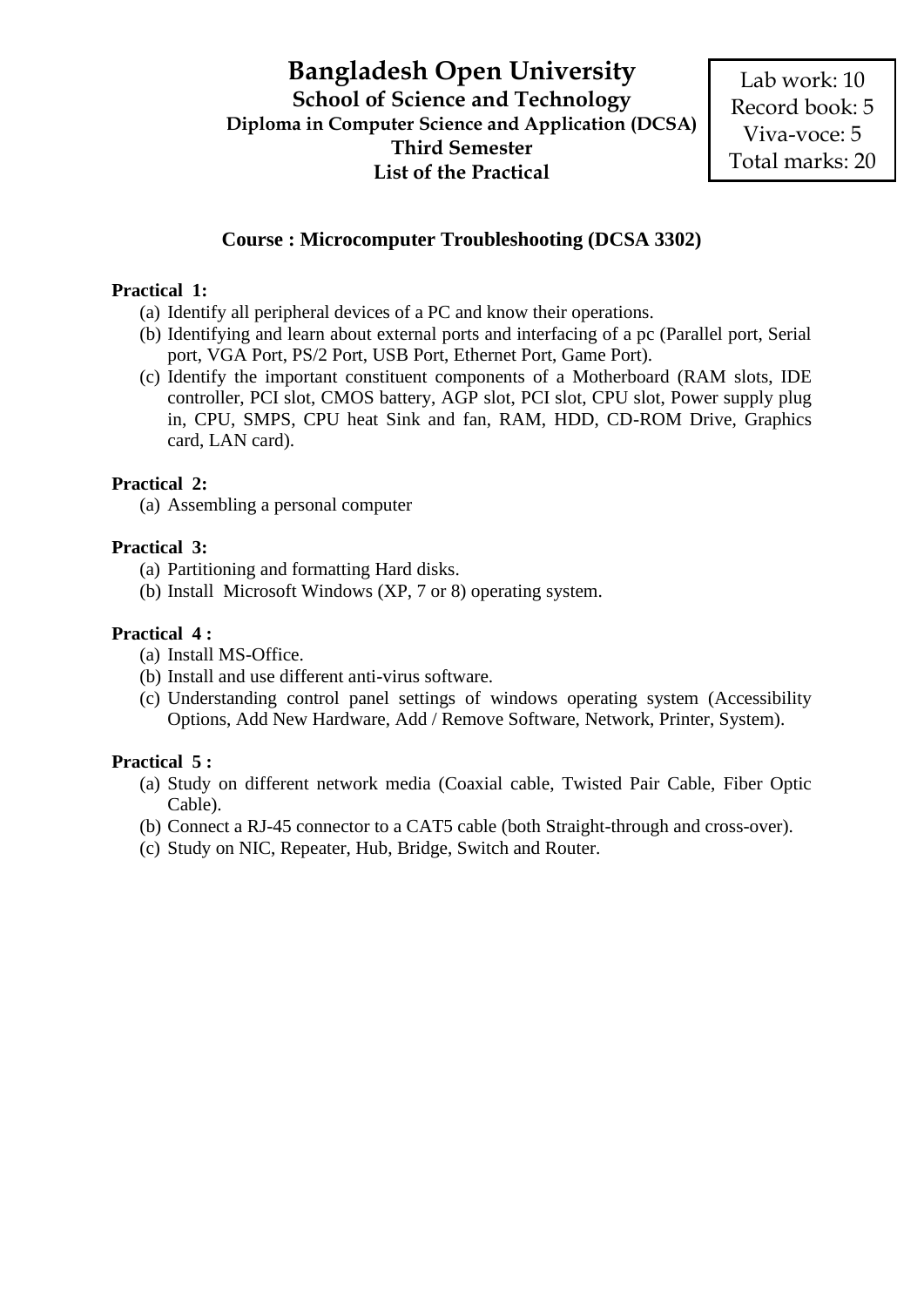#### **Bangladesh Open University School of Science and Technology Diploma in Computer Science and Application (DCSA) Third Semester List of the Practical**

#### **Course : Computer Networks (DCSA 3303)**

**Practical 1:** Study of different types of Network cables, connectors and Practically implement the cross-wired cable and straight through cable using clamping tool.

**Practical 2:** Study of Different Network Devices (Router, Switch, HUB, Bridge, Gateway, Network card, Modem, Firewall) in Detail .

**Practical 3:** Studying different pools of IP addresses.

**Practical 4:** To learn and observe the usage of different networking commands (hostname, ipconfig, getmac,arp, ping, tracert, Netstat, nbtstat, nslookup) in Windows.

**Practical 5:** Connect the computers in Local Area Network in Windows.

**Practical 6:** Installation and working of Remote Desktop in Windows.

**Practical 7:** Study about File and Folder Sharing in Windows.

**Practical 8:** Study of Internet, Bowser and E-mail.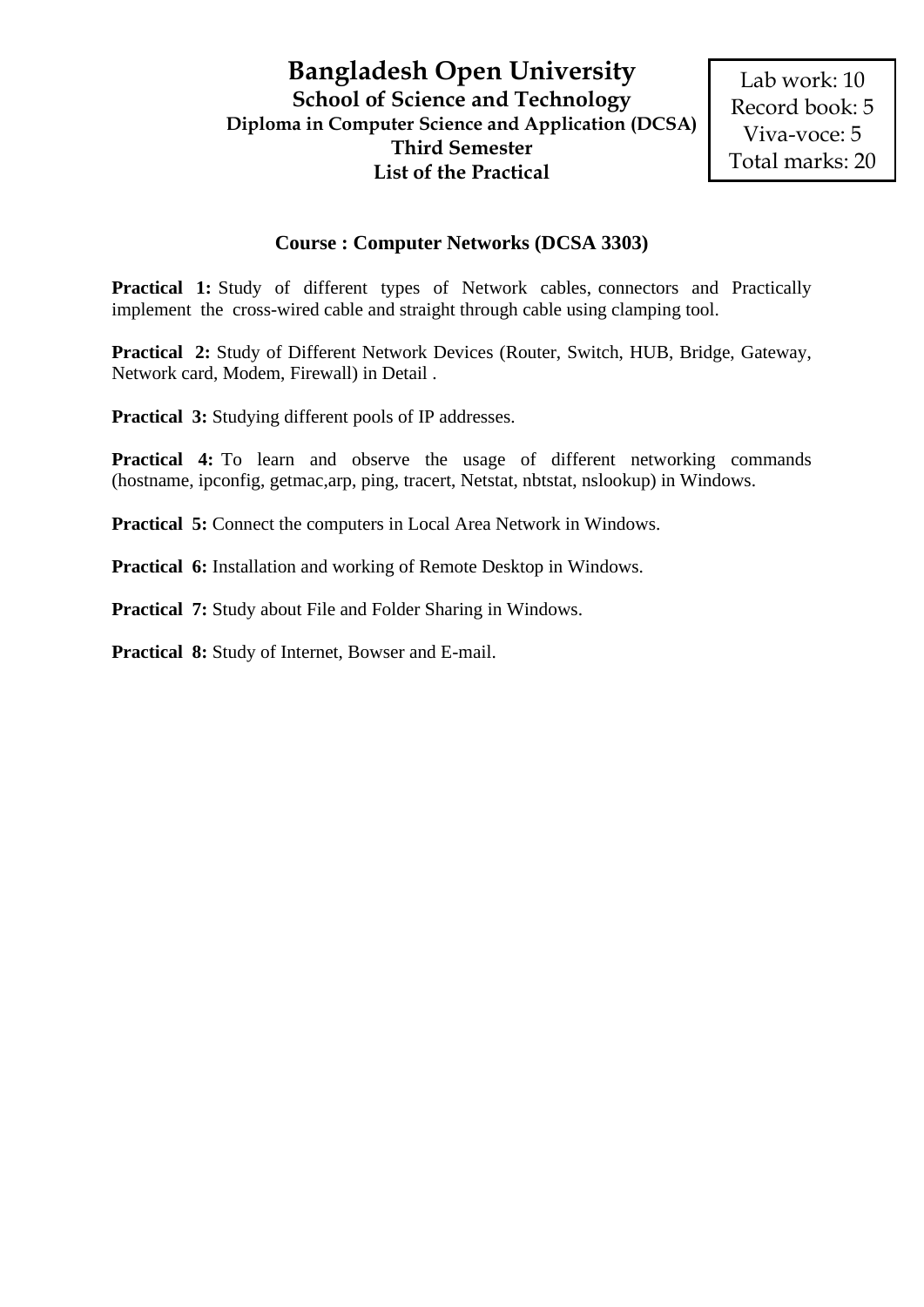## **PAYROLL SYSTEM**

# **PROJECT DCSA 3304**

**School of Science and Technology Bangladesh Open University**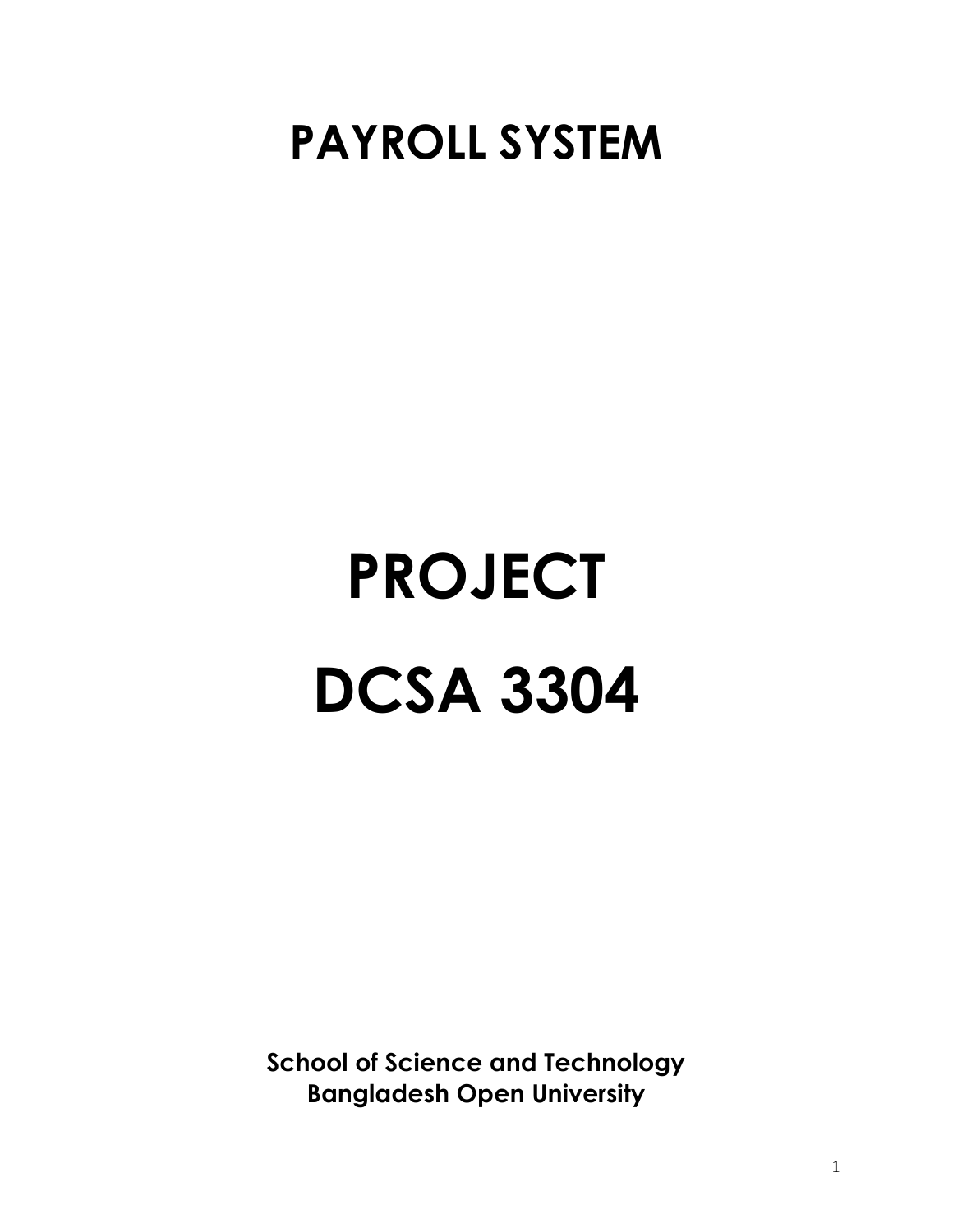#### **Project Title: Payroll System of any Organization**

A case of Payroll System is given below.

Bangladesh Open University (BOU) is one of the first Open and Distance Education University in Bangladesh. It has about 1500 employees. At the moment all employees' details are kept at the Administration Building in a manual system. This causes problems. The registry doesn't know any of the details of employees and doesn't have easy access to any details about their employees. Sometimes it becomes vary much time consuming. Now Finance and Accounts division of BOU would like to *set up a database named payroll system* that would allow the Finance and Accounts division quick and easy access to the following information:

- Employees details
- ◆ Salary details
- Different types of queries
- School or division wise salary report.

#### **What is Payroll System?**

Payroll system handless all types of activities related to salary, personal information and provident fund. This system may contain the following information.

#### **Employee Details**

Employee details may include.

Employee ID, Name, Designation, Name of the school/Division, Date of Birth, Telephone Number, Mailing Address, Educational Qualification, Job Experience, Publications, Outstanding Quality, Comments etc.

#### **Salary Details**

Salary details may include.

Designation or position, Basic Salary, Date of joining, Division or school, Position, Number of increments, over time pay rate, Full time, Part time, Casual, Hours, Job descriptions, Allowances (house rent), Medical, Books, Deans, Special Bonus etc. Deductions like (provident fund, benevolent fund, Conveyance, Gas, Electricity, Water, Group insurance, Tel./ Internet/ Fax, Revenue, Welfare, Contribution etc.), Gross salary, Net salary etc.

#### **Salary Report**

The payroll system should have different report generation capability. If may be school or division wise sheet or report or personal i.e., individual employee report. The Finance & Account division would like to be able to print reports showing the following information. The information is as follows: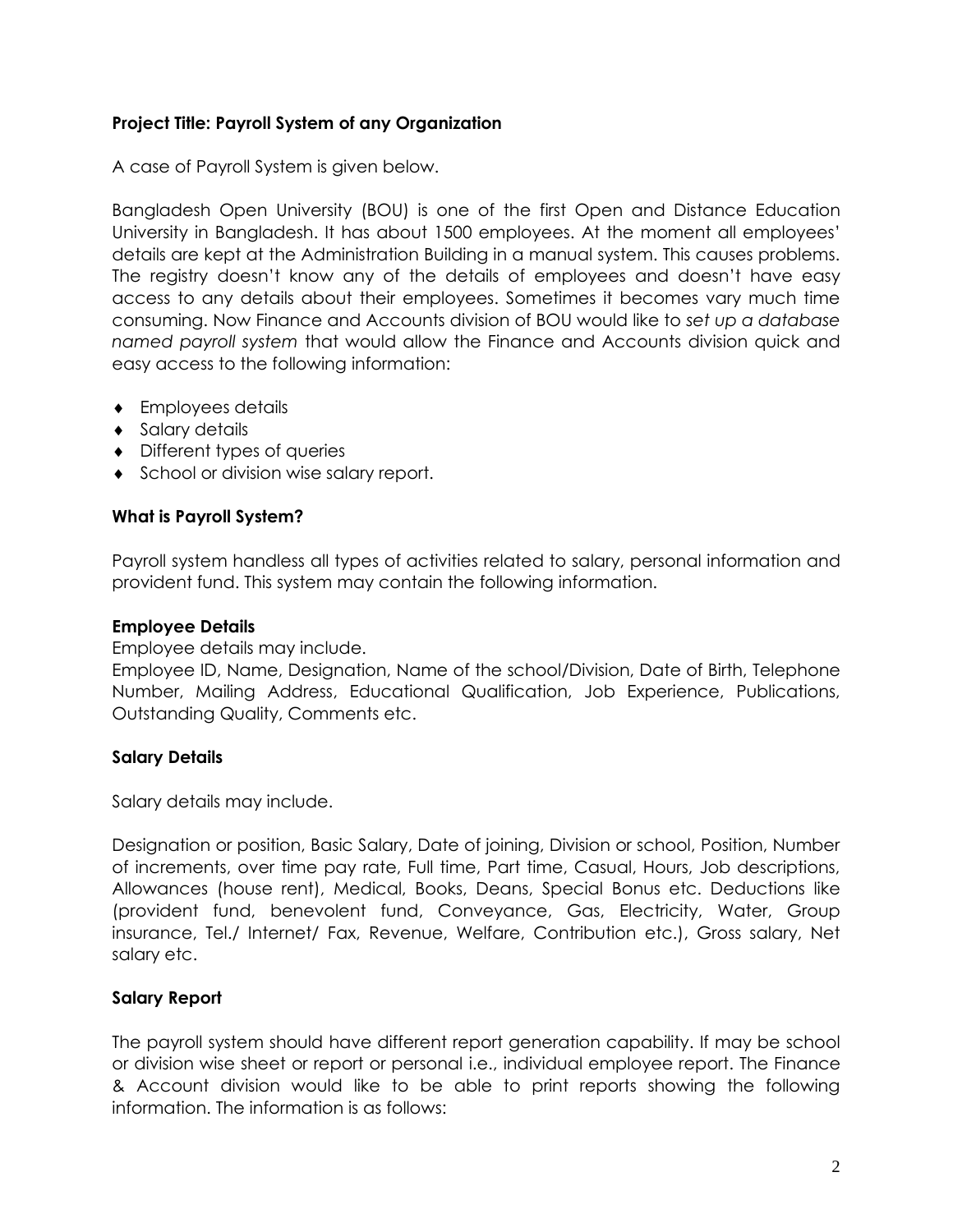Employee ID. Name and position, Basic pay, Special allowance, House rent, medical allowance, Gross pay, Deductions (G.P.F, GI, Welfare, Conveyance, Telephone/ Internet, Revenue, Contribution to the different associations etc. Net Pay.

The system should be able to create and print report that shows all the salary details (e.g., Basic, Allowances, Deductions, Gross salary etc.) for each of the employees of the respective schools or division.

#### **Different Types of Queries**

The system would like to answer the following types of employee inquiries (as for example) :

Calculate individual pay slip with name, designation, department/division/school How much does finance division pay in wages to individual school or division? How much does an employee get per month? How much an employee can deduct for GPF?

The system also may contain following sort of query:

A query that shows a list of all teachers who earn less than 15000 taka per month. A query that shows the monthly gross salary of each employee?

#### **Hints for Solving the Problems**

- $\bullet$  Problem analysis
- ◆ Design

❑ Process design (Flow chart, DFD, Pseudocode) ❑ Output (Report design) ❑ Data design (Files/ relations) ❑ File design ❑ Input design (Screen) ❑ Menu design.

- ◆ Coding
- $\bullet$  Testing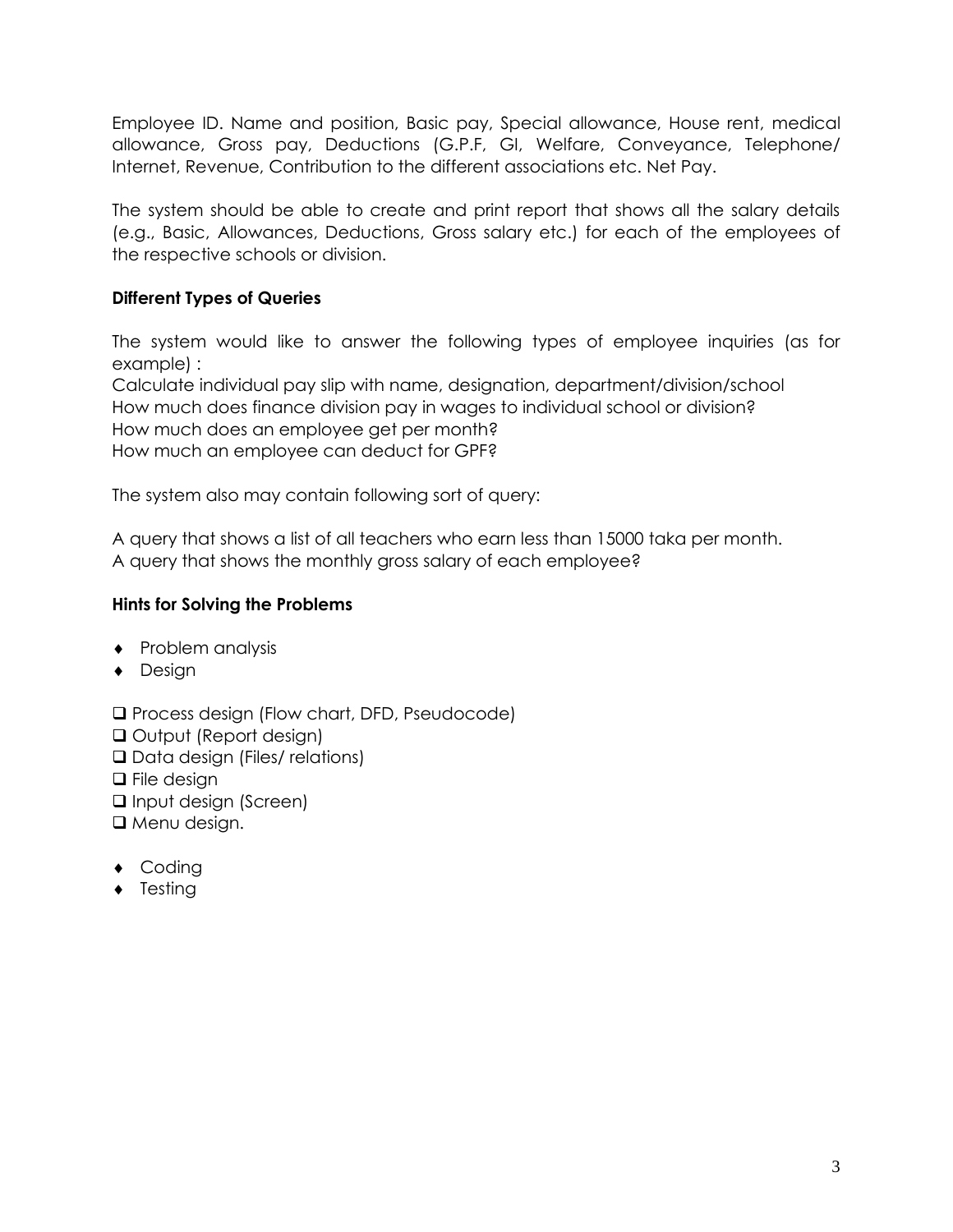#### **DCSA 3304 Project**

#### **Assessment Details**

You must complete this project in separate groups. But you must submit this project individually. Group or team submissions will not be accepted. Your project submission will consist of a hard copy of your documentation and program code. The maximum number of marks for the project is 100 and 50% marks will be treated as pass marks.

| <b>Marking Criteria</b>                        |              |                |       |
|------------------------------------------------|--------------|----------------|-------|
|                                                | Satisfactory | Unsatisfactory | Marks |
| <b>Problem Analysis</b>                        |              |                | 30    |
| Input (Screen) design                          |              |                |       |
| Output (Report) design                         |              |                |       |
| Process design (DFD, Flow chart etc.)          |              |                |       |
| Coding                                         |              |                | 30    |
| Consistency of coding style                    |              |                |       |
| Project compiles error free (warnings ignored) |              |                |       |
| Project runs and provides valid task solution  |              |                |       |
| <b>Documentation</b>                           |              |                | 20    |
| List of test cases                             |              |                |       |
| Source code hard copy                          |              |                |       |
| User's documentation                           |              |                |       |
| Summary of activity                            |              |                |       |
| Viva-voce                                      |              |                | 20    |
|                                                | Yes          | <b>No</b>      |       |
| <b>Printed Copy</b>                            |              |                |       |
| Comments:                                      |              |                |       |
| Overall                                        |              |                |       |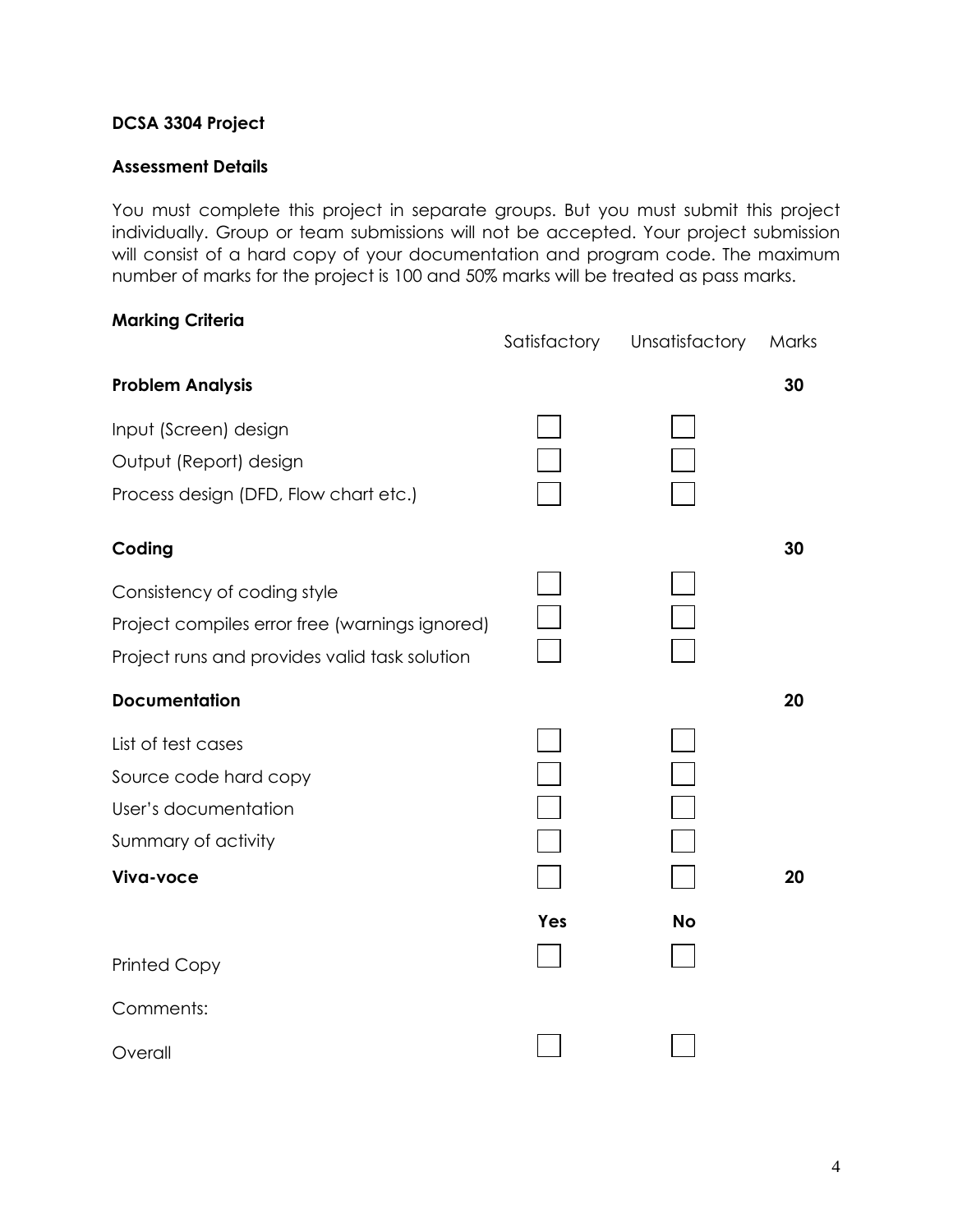#### **Deductions**

Marks will be deducted as follows:

- for late submission your project will be **RETURNED UNMARKED** if it reaches the university more than 2 weeks after the due date, unless otherwise arranged with the coordinator **(10 marks)**
- if the work is poorly presented or difficult to mark **(up to 3 marks)**
- inadequacy of bibliography and acknowledgments **(up to 5 marks)**
- missing documentation **(all marks).**

#### **Project Submission and Presentation**

This is a professional piece of work and your submission should reflect that. Following are guidelines for the submission of project.

- Word process or write your project. The writing needs to be legible.
- Sketches should be neat and properly labeled.
- Use size A4 paper and leave at least a 3 cm margin.
- Make and retain a duplicate copy of each project. This overcomes any problems should your project ever be lost in transit even though this rarely happens.
- Number each page of the project.
- When you submit a project, please use a project cover.

*If, in the preparation of this project, any ideas or assistance is obtained from outside your team, this must be clearly stated in your report.* 

#### **Submission Checklist**

Your submission for this project should include:

- a printed copy of your program code
- project reports(s) **(one per student)**
- a comprehensive list of test cases to test the program, and a description of how your program will respond to each of the test cases.